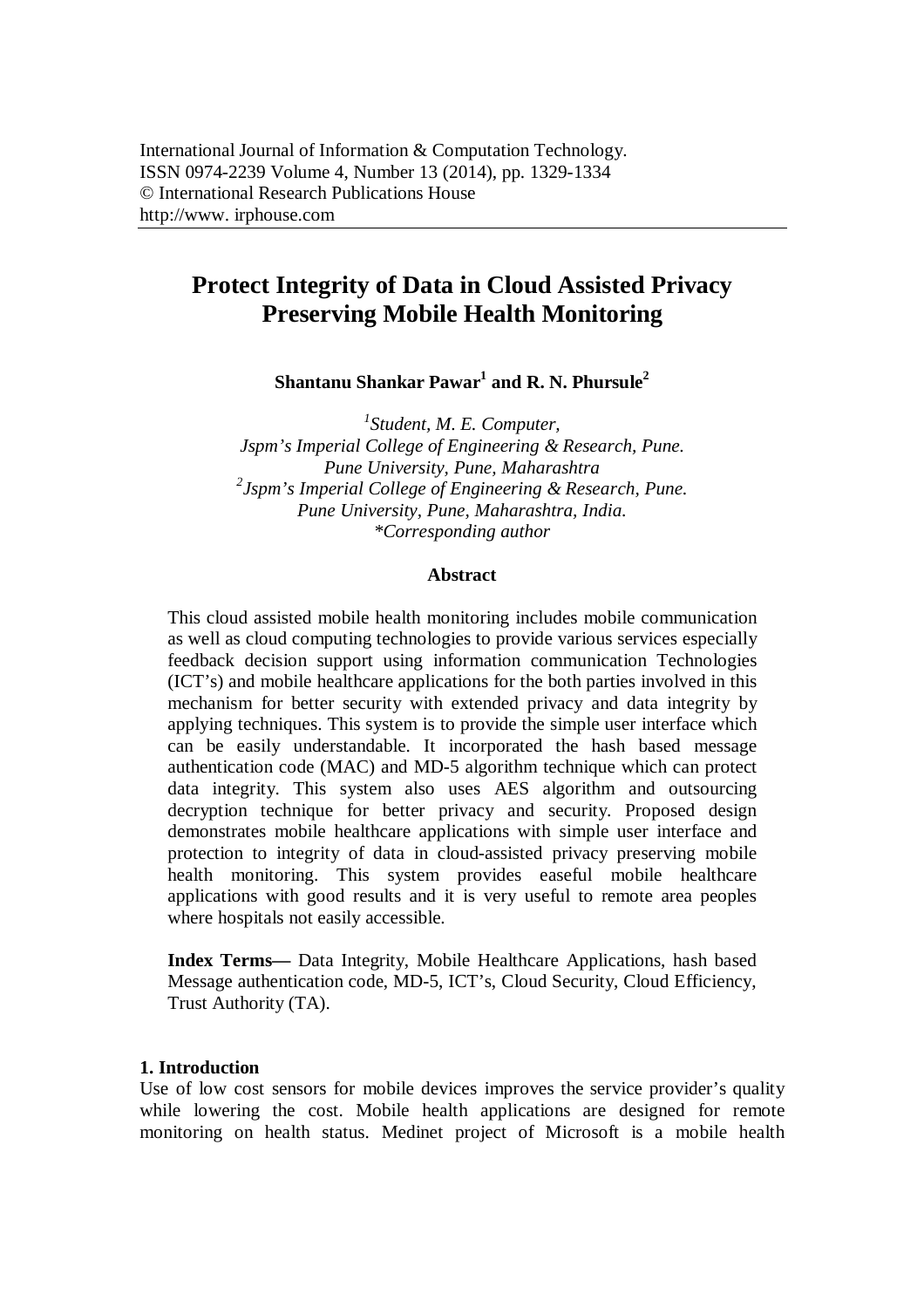application for diabetes and cardiovascular disease patients in remote areas. In Medinet project all respective details of patients could then be sent to a central server which could then run various web medical applications on these data to return timely advice to the client. Drawback includes cloud-assisted mHealth monitoring could offer a great opportunity to improve the quality of healthcare services and potentially reduce healthcare costs, there is some existing issues in reality. Without properly addressing the data management in this system, clients' privacy may be severely breached during the collection, storage, diagnosis, and Communications and computing. A recent study shows that most of peoples consider the privacy of their health information very important [1]. There is also need of data integrity in overall system which measures accuracy of data flow in system. So systems data integrity concern is at high priority which comprises also security of system. However, how to achieve this effectively without compromising data integrity, privacy and security becomes a great challenge, which should be carefully investigated [2].

#### **2. Literature Survey**

**3. System Model**

In old CAM there is need to persist accuracy in overall process of system, because in the old model, if wrong input goes to doctors then it could result in wrong prescription of suggestion from the system.

The basic CAM has the security enervation such as the identity representation set for a client's attribute vector v is known to trust authority and hence trust authority can easily infer the clients private attribute vector. Also it the client cannot protect his privacy from the cloud either because the cloud can easily find out the identity representation for the private key pk<sub>vi</sub> i $\epsilon$ [1, n] by running identity test in MDRQ. [1, 3, 4]. Modified system uses AES algorithm with hash functions which incorporate message authentication code (MAC). It also comprises the various modules which communicate with each other for better integrity and uses simple user interface.



**Fig. 1 System Architecture for CAM [1]**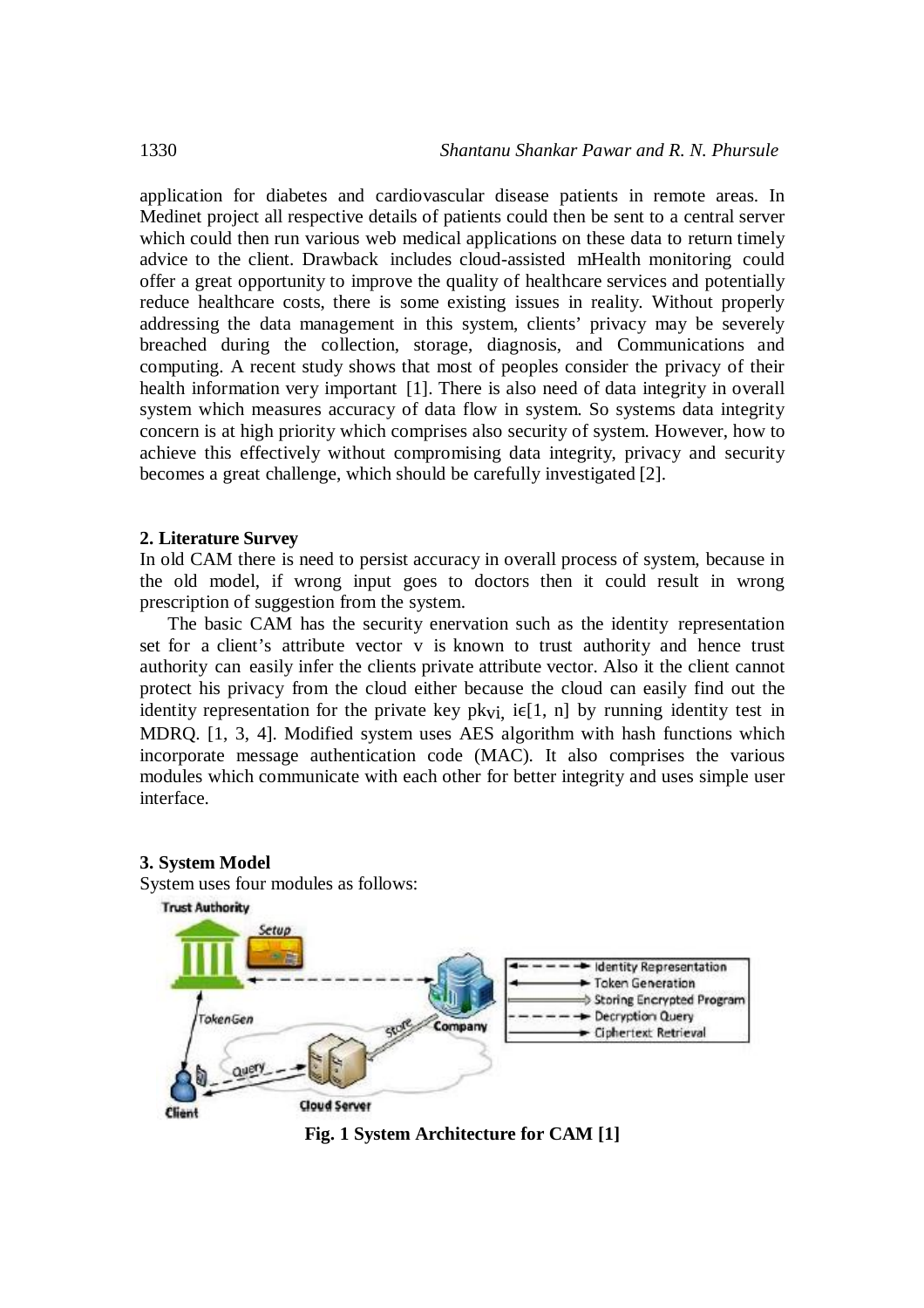# **3. 1. Cloud Server**

Cloud server working mechanism includes following steps: Cloud Server act as offline storage. All data are saved in encrypted format even passwords of users. Ages, gender, emails of user are not encrypted.

# **3. 2. Mobile Healthcare Service Providers**

Mobile Healthcare Service Providers task includes following: Mobile Healthcare service Stores data on cloud in encrypted format. Username Password provided by mobile health service provider. Mobile healthcare service provider can view user details. They can add medical data detail such as blood pressure details with type systolic or diastolic [1, 7].

# **3. 3. Semi Trust Authority (STA)**

Semi-trust Authority Activity includes following: STA activates user account of multiple users. STA generates token for user. STA cannot view token as it is generated & send to client. Token can be in the form of jzcv1ERHziowFuiPL8SiBg. User system gets token to retrieve query result.

# **3. 4. Clients**

Client's activity includes following steps: Register with mobile healthcare Service provider. Client's uses various mobile healthcare applications. Semi trust authority must activate user. Clients can view their details. Clients raise queries and also view their query results using tokens. Query automatically searches semi trust authority. Example-Query is "Blood Pressure 80 missed medication".

### **4. C A M System Design and Architecture**

The new system uses various mobile health care applications by login as a registered user, the registration facility is provided by healthcare service provider's side. After using such user's specific application he/she sends health related data to the health service provider by using semi trust authority and on cloud server information gets stored which uses our newly proposed algorithm for data integrity and for extended privacy.

### **4. 1. Our proposed modification to protect data integrity using AES algorithm and MD5 algorithm (hash Function)**

In this project AES algorithm used with MD5 algorithm (hash function) can be used as a digital signature mechanism. Message of arbitrary length and produces as output a 128 bit "fingerprint" or "message digest" of the input. It is conjectured that it is computationally infeasible to produce two messages having the same message digest. Intended where a large file must be "compressed" in a secure manner before being encrypted with a private key under a public-key cryptosystem such as PGP.

AES cipher incorporates the following:

- AddRoundKey() round key is added to the State using XOR operation
- MixColumns() takes all the columns of the State and mixes their data,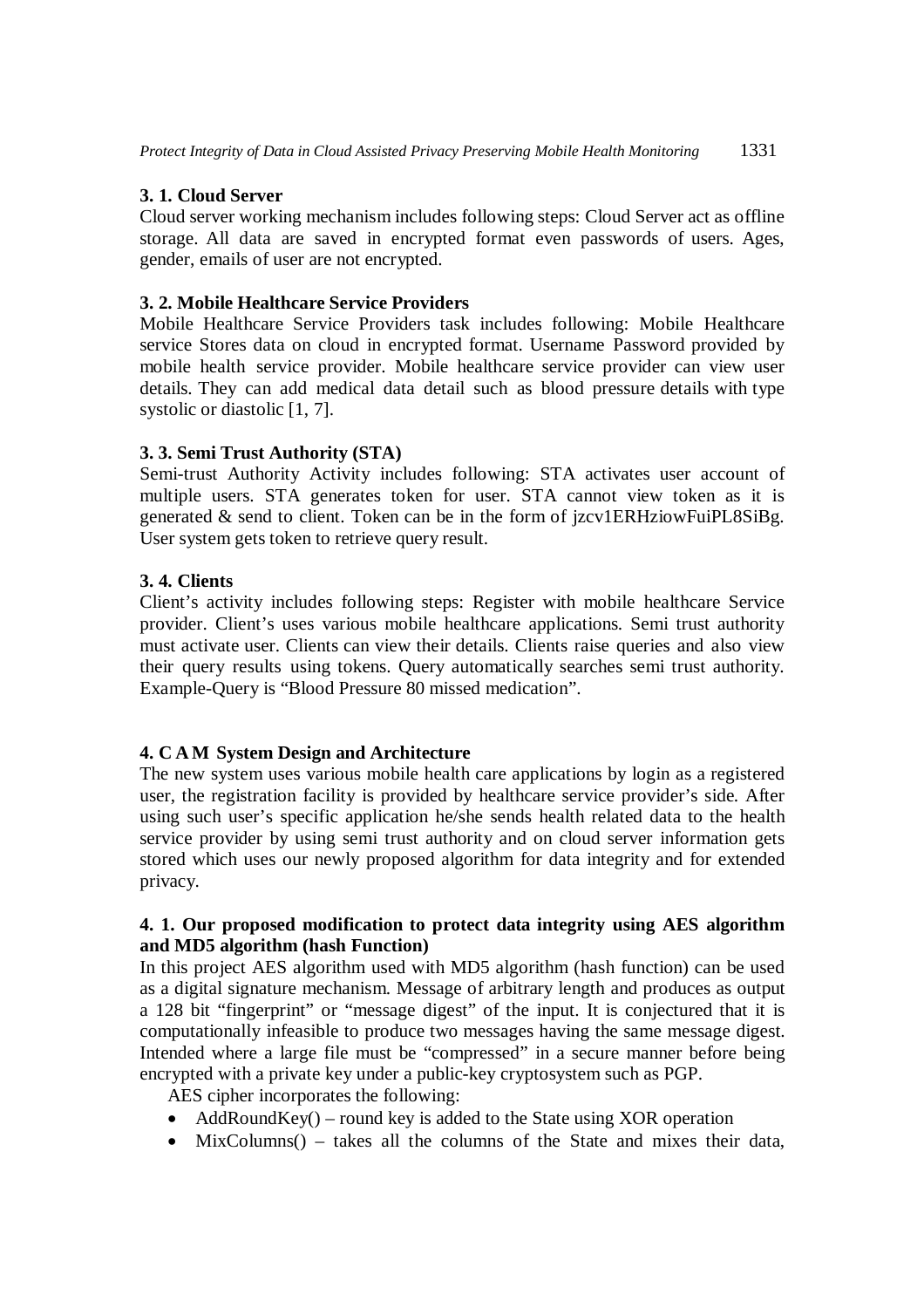independently of one another, making use of arithmetic over  $GF(2^8)$ 

- ShiftRows() processes the State by cyclically shifting the last three rows of the State by different offsets
- SubBytes() uses S-box to perform a byte-by-byte substitution of State[8, 9]

# **Algorithm for MD-5 Algorithm**

# **Step 1 – append padded bits:**

The message is padded so that its length is congruent to 448, modulo 512. Means extended to just 64 bits shy of being of 512 bits long. A single "1" bit is appended to the message, and then "0" bits are appended so that the length in bits equals 448 modulo 512.

# **Step 2 – append length:**

A 64 bit representation of b is appended to the result of the previous step. The resulting message has a length that is an exact multiple of 512 bits.

**Step 3 – Initialize MD Buffer**

**Step 3 cont.**

**Step 4 – Process message in 16-word blocks.**

**Step 4 count – Process message in 16-word blocks cont**

**Step 5 – output** 

### **Example**

The message digest produced as output is A, B, C, D. That is, output begins with the low-order byte of A, and end with the high-order byte of D [9, 10].



**Fig. 2 Our Modification to Protect Integrity**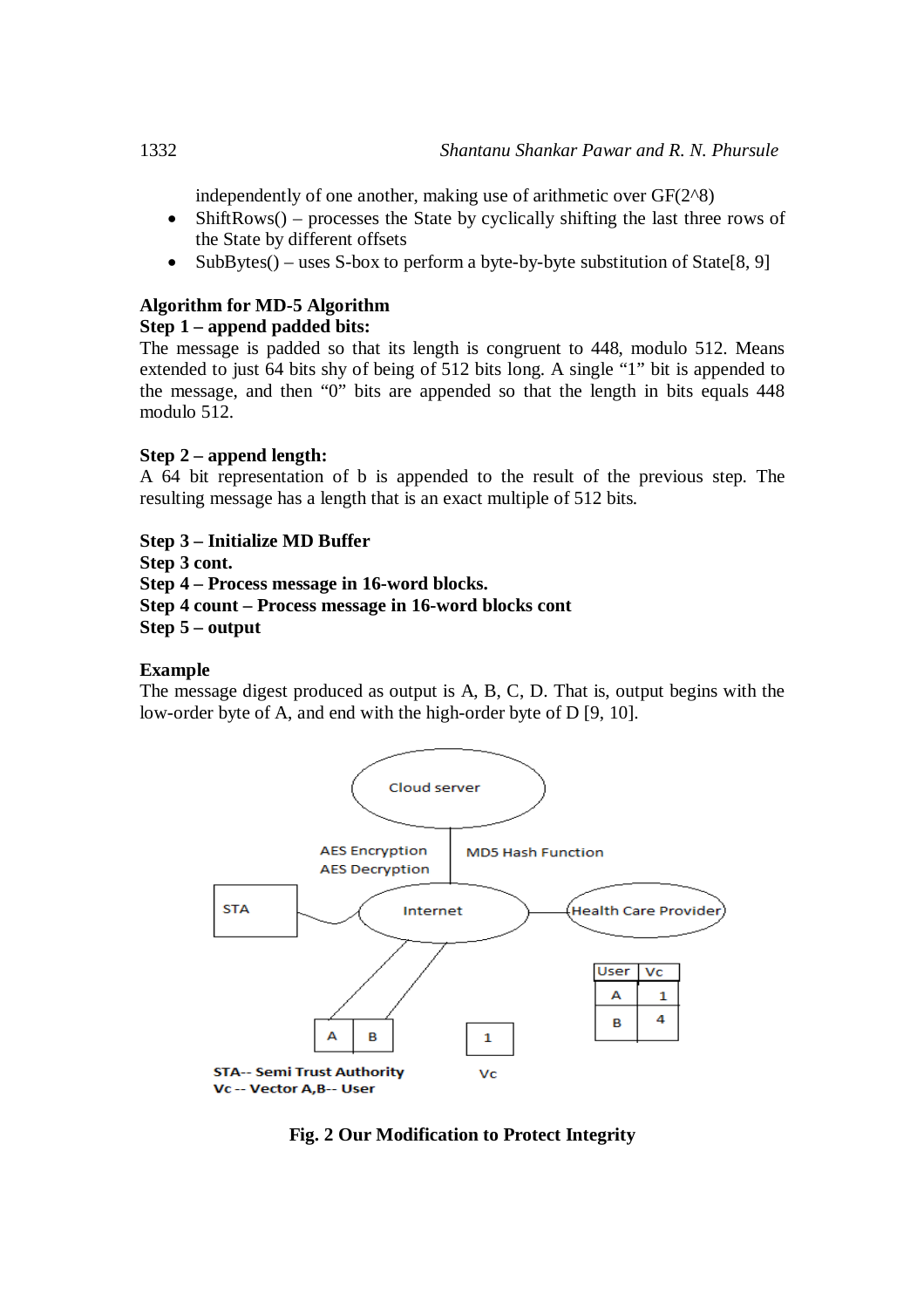#### **5. Results**

#### **5. 1. Data Integrity**

Data integrity deals with maintaining and assuring the accuracy and consistency of data over all phases of Information Lifecycle Management. Data Integrity for CAM cloud assisted privacy preserving mobile monitoring system is extension to the basic CAM cloud assisted model and it can be done by applying modification to the existing system and applying algorithm based on the data integration extension to the CAM cloud assisted model of system.

#### **5. 2 Simple User Interface**

As our system uses information communication technology (ICT) such as smart phones with android system it provides simple graphical user interface which is easy to understand and easy to use. This mobile health applications are developed in such a way that it provides simple interface which is easy to learn for the peoples who lives in rural area/remote area. As simple interface as well as simple method to use provides less training required for uneducated peoples which lives in rural area/remote area.

#### **5. 3. Security**

The cloud obtains no information on either the individual query vector or the company diagnostic branching program as in our first improvement. A client can only gain information on his decision result and certain side information on the relevant nodes leading to his decision result as in the first improvement, which we consider to be reasonable since we commonly know that a doctor usually tells his patients their information in reality [9].

#### **6. Conclusions and Future Scope**

Use of Integrity is a vital aspect in health-care systems. This system provides data integrity by applying new modification to existing system for better accuracy measured in all phases of system. We use simple graphical user interface for health related applications which is easily learnable for rural area peoples, who are uneducated. This system is very useful in rural/remote areas where hospitals and health related facility is available far away from their home. This newer system also provides SMS alert for the users. We apply recently proposed decryption outsourcing with privacy protection to shift clients' pairing computation to the cloud server. To protect mHeath service providers' programs, we expand the branching program tree by using the random permutation and randomize the decision thresholds used at the decision branching nodes.

This system has future scope on client's privacy protection using outsourcing decryption technique. In this system security can be obtained by using proposed new branching program which replaces existing drawback of system. There is further scope in improvement over bilinear pairing, homomorphic encryption, multidimentional range query based on anonymous IBE, decryption outsourcing, private re-encryption for CAM cloud assisted mobile health monitoring system.